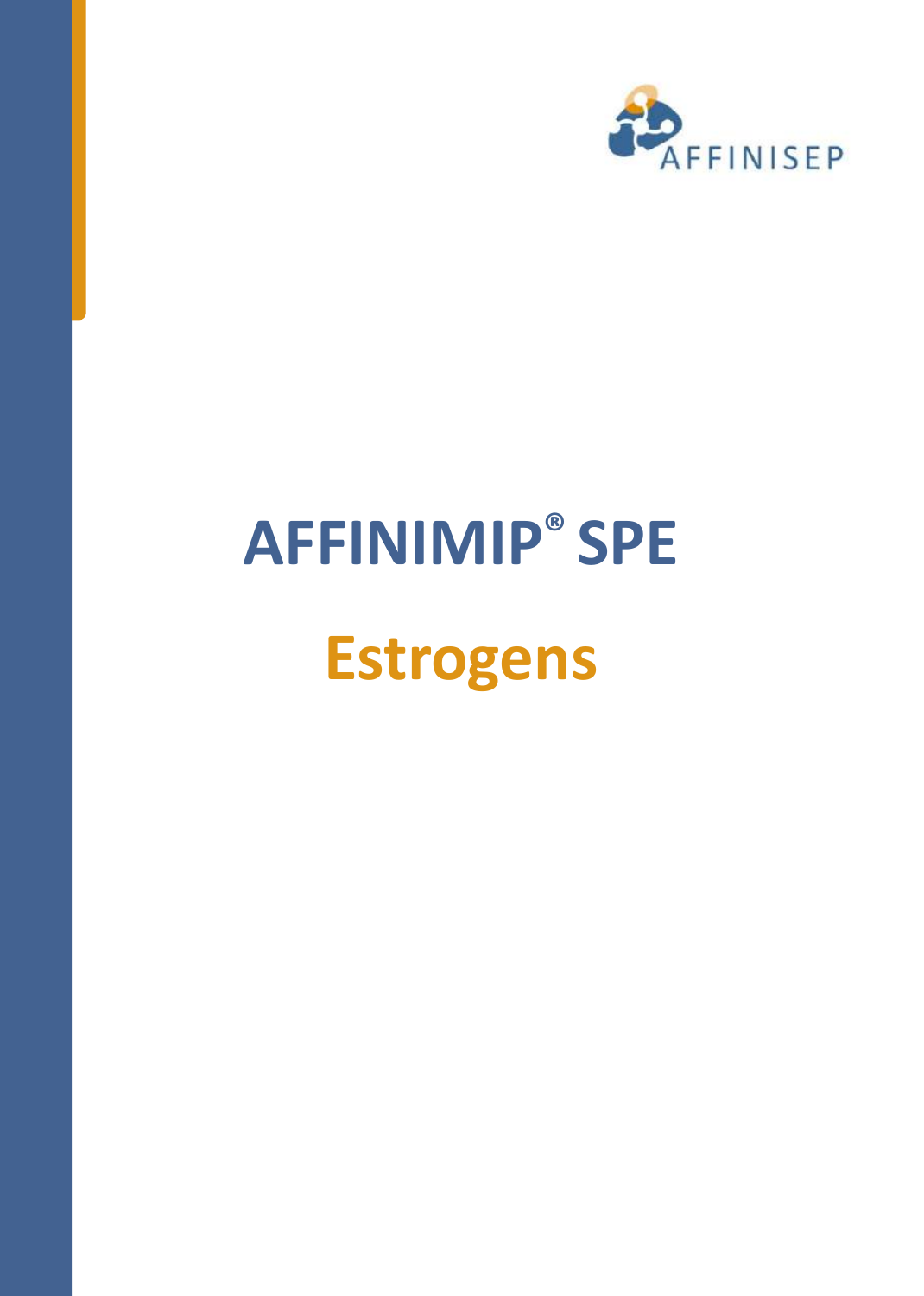# **TABLE OF CONTENTS**

| <b>Regulation of Estrogens in livestock</b>                | З. |
|------------------------------------------------------------|----|
| <b>AFFINIMIP<sup>®</sup> SPE Estrogens</b>                 | 4  |
| <b>Advantages of using AFFINIMIP® SPE Estrogens</b>        | 5. |
| <b>AFFINIMIP<sup>®</sup> SPE Estrogens Vs usual method</b> | 6  |
| <b>Application notes</b>                                   | 7  |
| <b>Publications and posters</b>                            | 14 |
| <b>Ordering information</b>                                | 15 |
| <b>About AFFINISEP</b>                                     | 16 |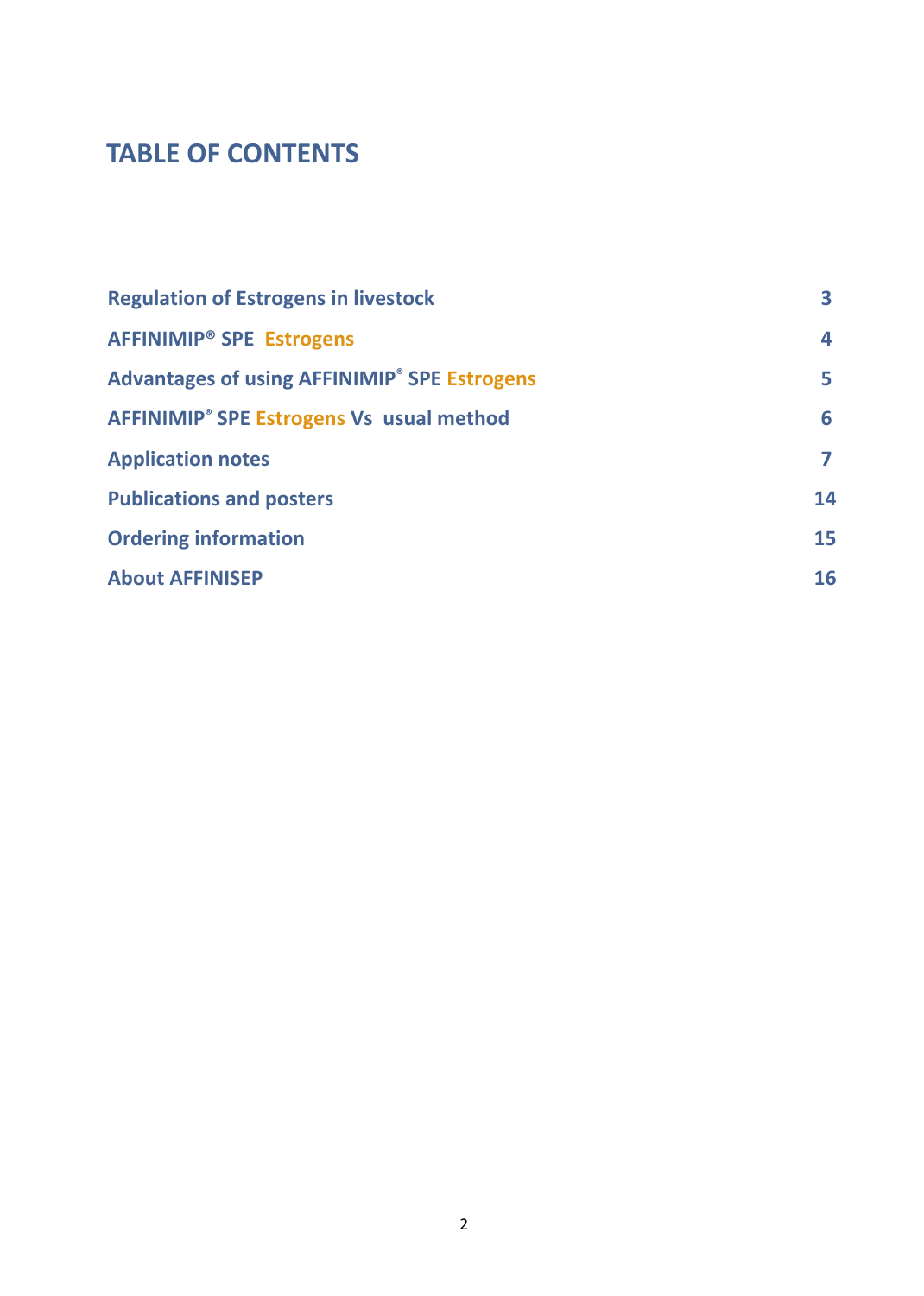

Natural and synthetic estrogens are known to be growth promoters for livestock. So, Diethylstilbestrol (DES), a synthetic estrogens was used at a large scale before being prohibited on USA at the end of the 70's.

17β-Estradiol, a natural estrogen is naturally present in cattle plasma at very low concentration. Calves' plasma contains ca. 1-2 pg/mL and plasma of adult animals approximately 1-5 pg/mL. Only in plasma of pregnant cows, concentrations ranging from 100 to 1000 pg/mL are found.

In 1989, the European Community issued a ban on all meat from animals treated with steroid growth hormones (including Estradiol). Several directives were edicted and amended to obtain a permanent prohibition of 17β-Estradiol and ester-like derivatives as growth promoter use and to regulate their use for therapeutic or zootechnical purposes. (Directive 96/22/EC, Directive 2003/74/EC and Directive 2008/97/EC).

In order to protect public health, maximum residue limits (MRLs) of veterinary medical products in foodstuffs of animal origin (liver, milk, egg, kidney, muscle, fat, etc.) have been established according to European Union regulation (2377/90/CEE).

In the EU currently a MRL of 40 pg/mL of Estradiol is valid for biological fluids such as blood, urine and serum.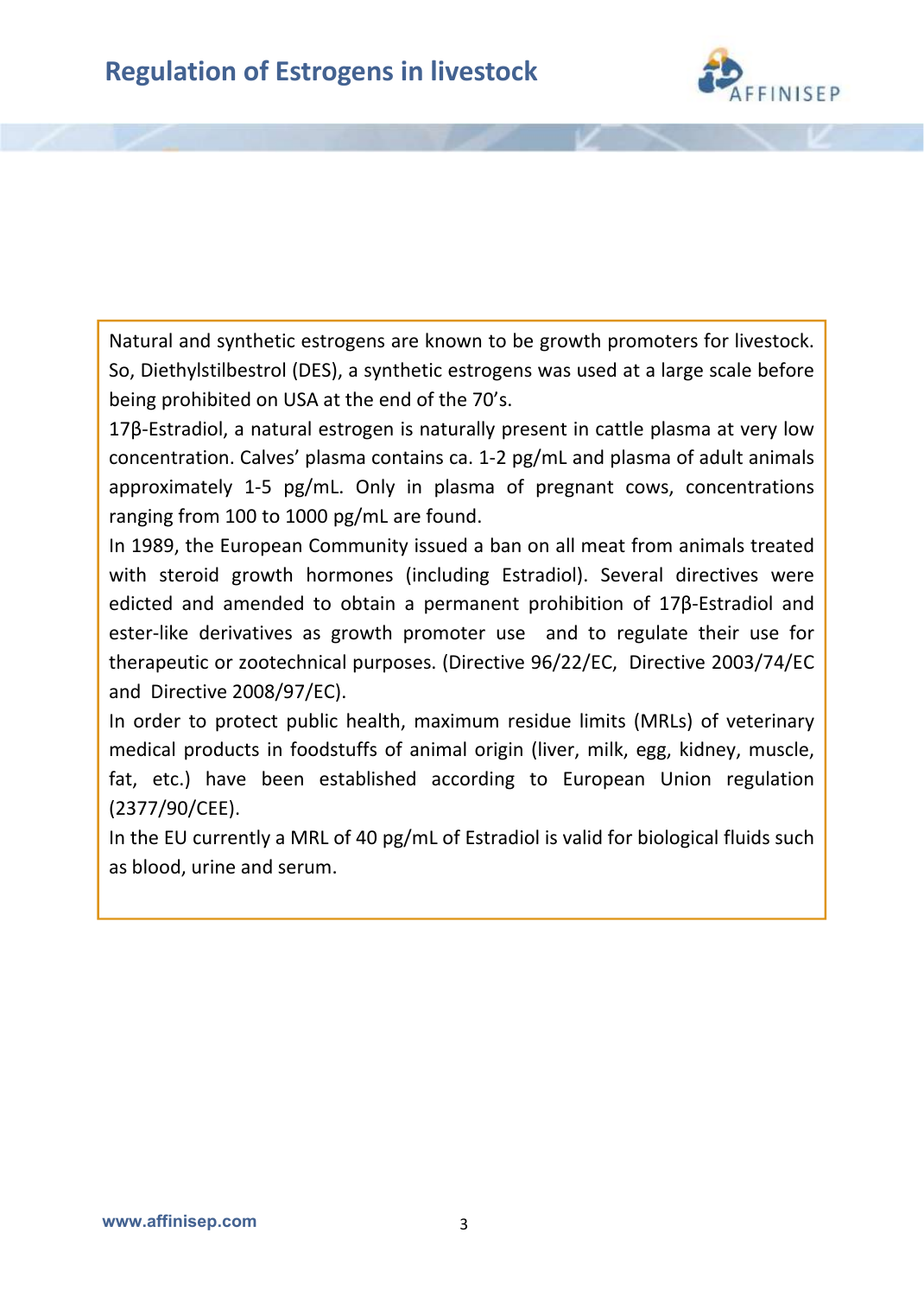

Estrogens are a group of compounds which play an important role in the estrous cycle. They are either natural (Estrone, Estriol, 17α- and 17β-Estradiol) or synthetic compounds (17α-EthinylEstradiol, Dienestrol, Diethylstilbestrol).

Estrogens play a key role in developmental and reproductive functions. They also affect a diversity of biological processes involved in coronary artery disease, immunocompetence and cancer susceptibility. When they are present in wastewater, these endocrine disrupting chemicals (EDC) have adverse effects on endocrine systems of human beings and animals.



In addition, because of their anabolic effects, estrogens have been used in animal fattening. Steroid hormones are used in animal fattening because of their capacity to increase weight gain and to reduce the feed conversion ratio which is the average feed intake in relation to the weight gain. For several years now, the use of anabolic steroids in animal fattening is prohibited in the European Community because of their possible toxic effects on public health (96/22/EC). Nevertheless, they are still offered on the 'black' market for animal fattening purposes.

AFFINIMIP® SPE Estrogens are selective solid phase extraction cartridges that selectively clean and concentrate natural and synthetic Estrogens compounds from complex matrices such as Water, Plasma or Serum prior to analysis by HPLC.

To ensure the best quality of its products, the performance is checked by following several QC tests according to each product's quality control procedure. After passing all these tests, results are gathered in a QC report available on demand for the customer for the purchased batch. Then, products receive a certificate of analysis which proved the compliance with the defined criteria.





**Catalog number:** PH100-02 for 25 cartridges, 3mL PH100-03 for 50 cartridges, 3mL PH100-1.96W for 1 96-well plate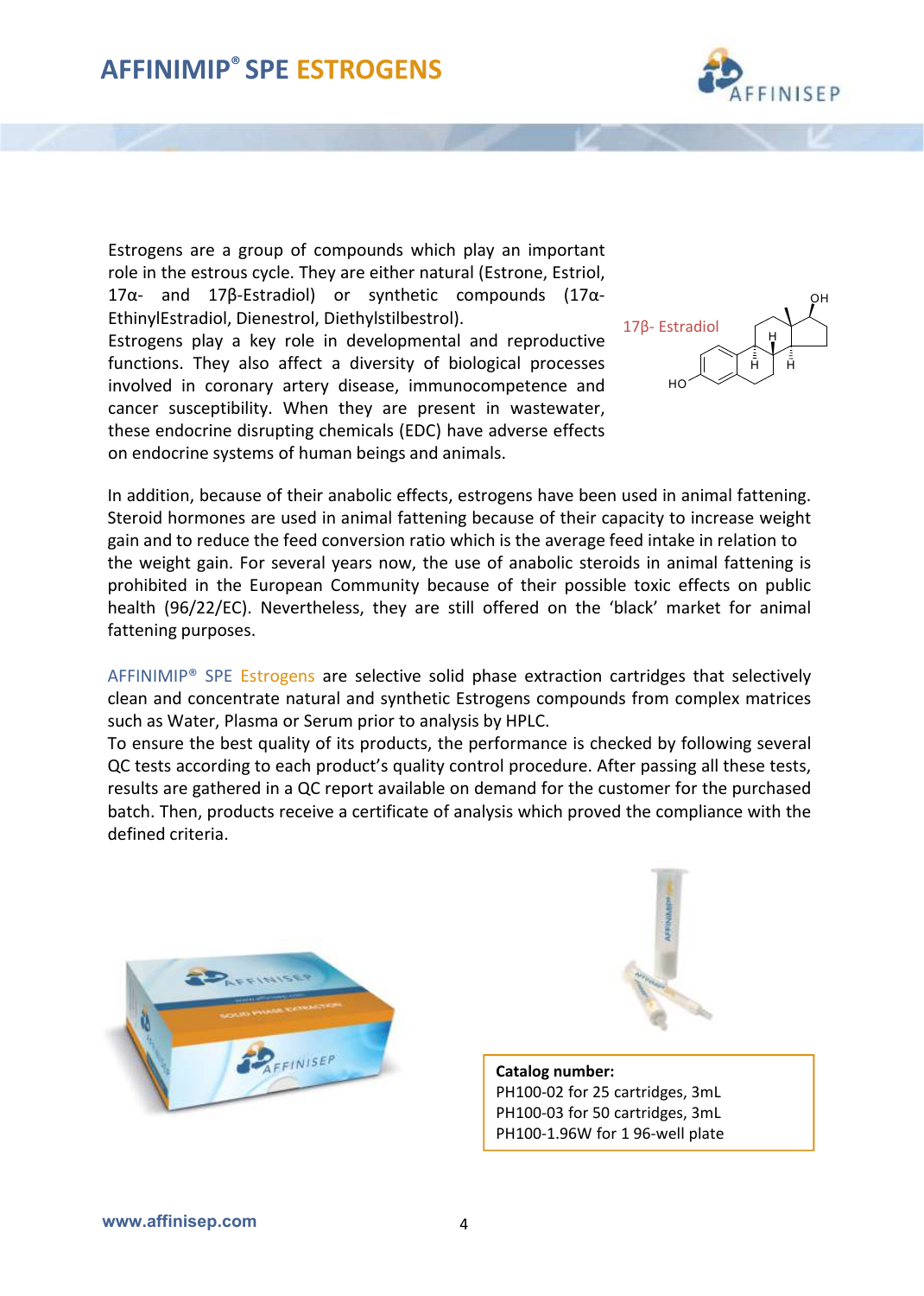

•**Extraction of a broad family of natural and synthetic estrogens by direct percolation of diluted plasma or water**

•**Fast and simple protocol**

#### **Lower Cost**

- Lower solvent consumption
- Lower reagent consumption
- Less apparatus

#### **Faster Protocol**

• Fewer steps

#### **Greater Safety**

• Less exposure to toxic agents

#### **Greater Accuracy**

• No cross contamination

#### **No Emulsion Problems**

- Less sample handling
- Fewer steps

#### **No Transporting of Samples to Lab**

• Direct field sampling

#### **Reduced Harm to Labile Samples**

• Minimal evaporation

#### **Minimal Glass Breakage**

• Less glassware used, less to wash

#### **Easy to use with SPE automate**

Compatible with the SPE automate

#### **Manual SPE manifold**

10 to 12 SPE could be made in the same time and two series of SPE could be easily made during one days >>> 20 to 24 samples analyses are easily obtained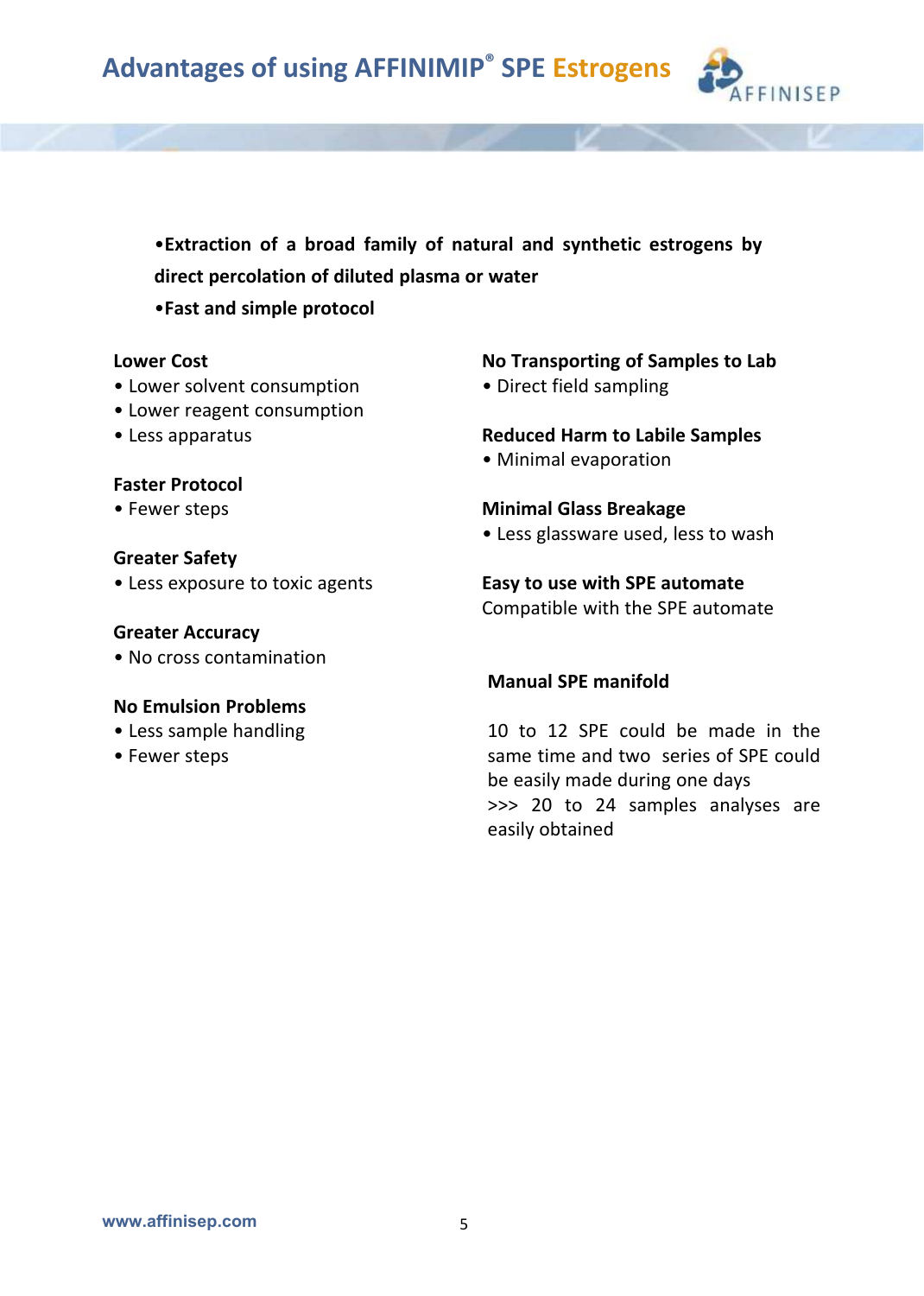# **AFFINIMIP® SPE ESTROGENS vs usual method**





# **Performance. Save your time.**

•Data extracted from **Quantification of estrogens at ppt levels in bovine plasma by Molecularly Imprinted Solid Phase Extraction and GC-MS/MS analysis**, Emmanuelle Bichon *et al.* (LABERCA) Poster session, HTSP-2 and HTC 2012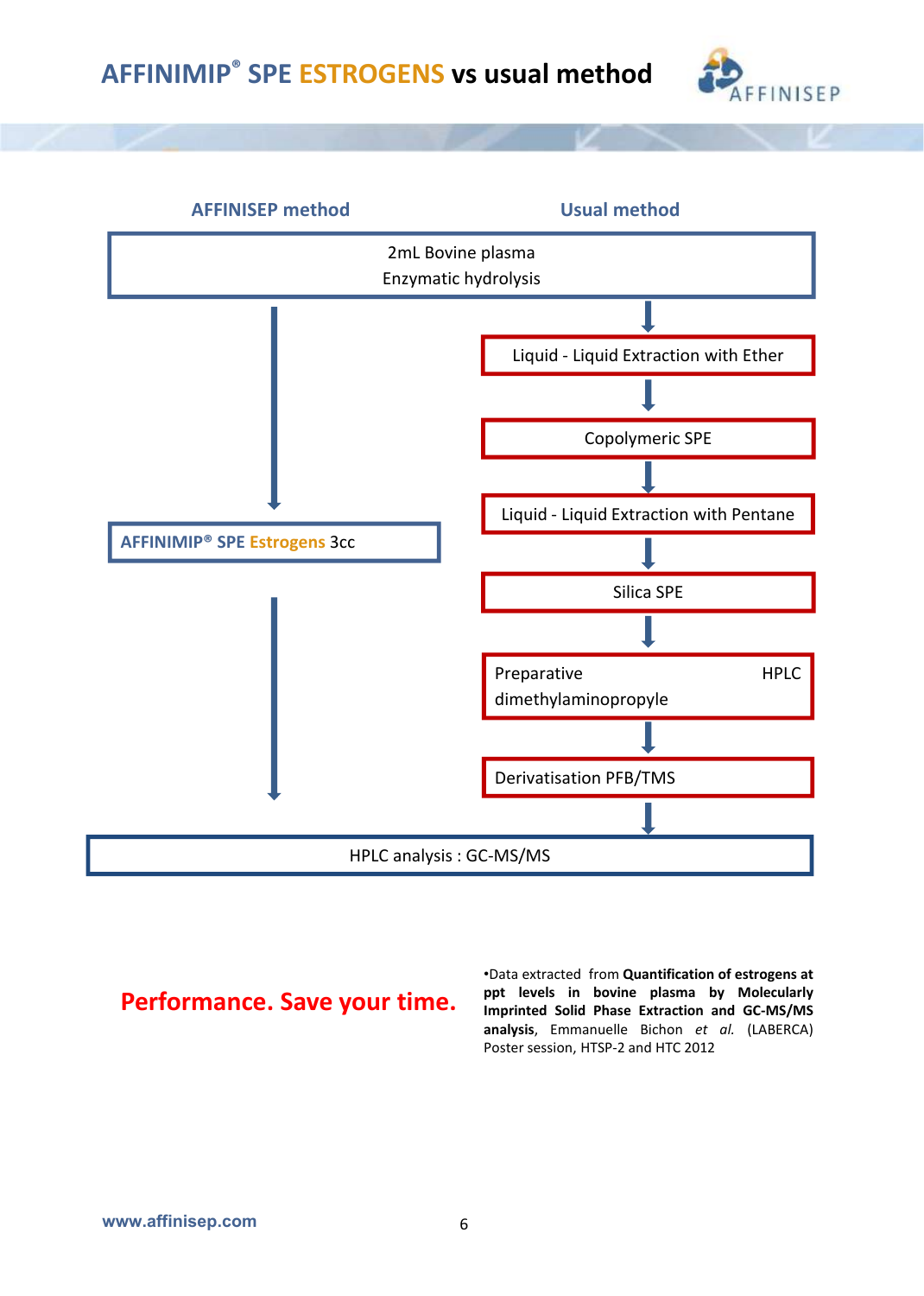# **Application notes**

| Determination of Estrogens in plasma                            | 8  |
|-----------------------------------------------------------------|----|
| Determination of synthetic and natural Estrogens in river water | 9  |
| Determination of Estrogens in sea urchin body fluid sample      | 10 |
| <b>Determination of Estrogens in water by GC-MS/MS</b>          | 11 |
| <b>Determination of Estrogens in water by GC-HRMS</b>           | 12 |
| 13 estrogenics EDCs from biological fluids by UHPLC-MS/MS with  |    |
| <b>AFFINIMIP®SPE PHENOLICS</b>                                  | 13 |
|                                                                 |    |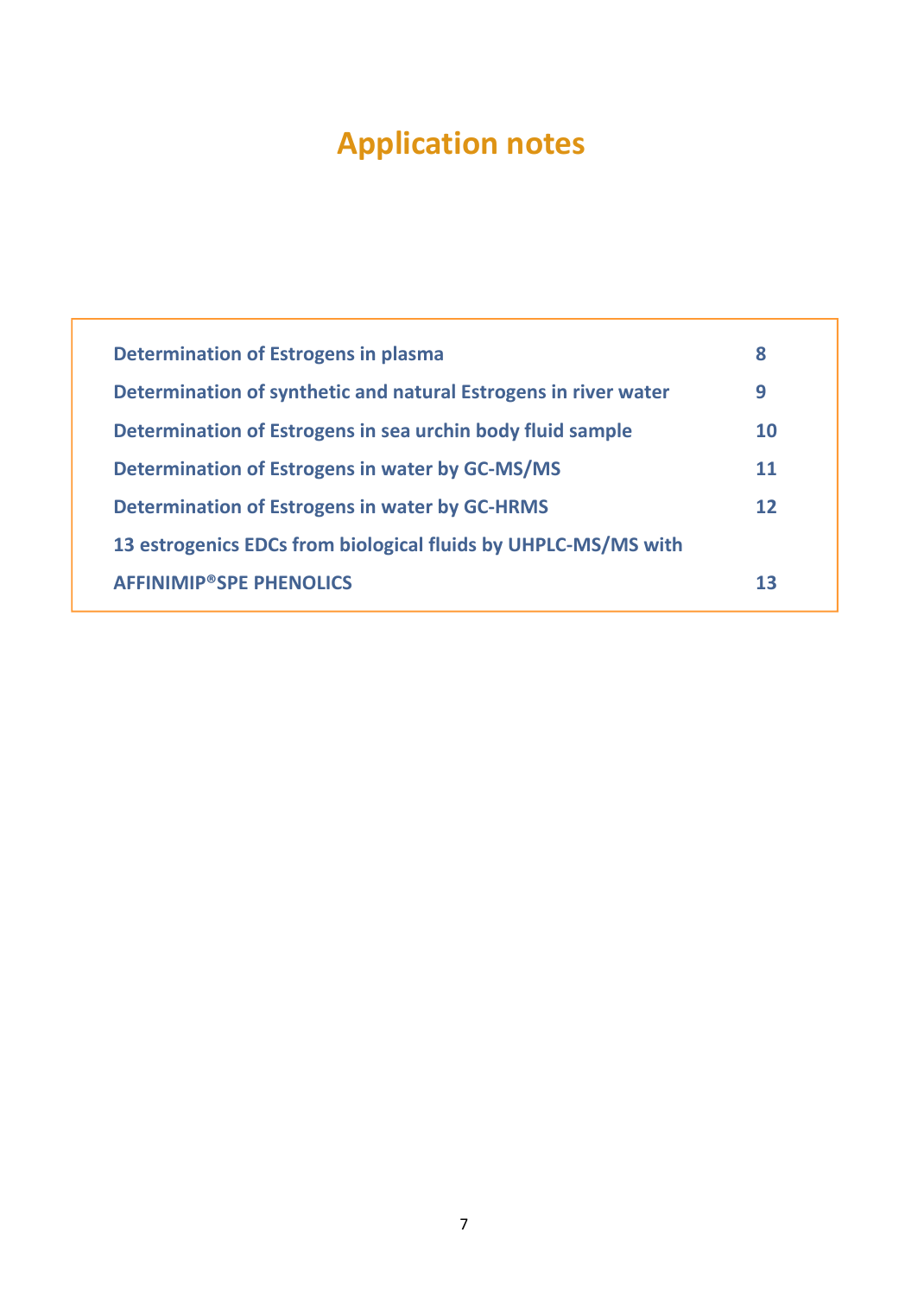

#### **RESULTS**



*MRM chromatograms from GC-MS/MS analysis of fortified calves' plasma samples at 0, 10, 40 and 100 pg.mL-1 with 17α-estradiol, 17βestradiol and estrone. Chromatograms obtained after a clean-up with* AFFINIMIP® SPE Estrogens *(Courtesy of Emmanuelle Bichon - LABERCA)*

#### **PROTOCOL OF PURIFICATION**

#### Sample preparation

2mL serum samples spiked with 40pg 17β-Estradiol-d3. Then 2mL of Acetate buffer (0.8M, pH 6.8) and 100µL β-glucuronidase were added. Hydrolysis performed overnight at 37°C and samples centrifuged at 4000 rpm for 10min. Upper layer was used as loading solution.

**Purification with a 3mL/100mg AFFINIMIP® SPE Estrogens cartridge**

#### **Equilibration**

- •4mL Methanol
- •4mL Acetonitrile
- •4mL Water

**Loading solution from sample preparation Washing of interferents**

•5mL Water

•5mL Water/Acetonitrile (60/40)

**Elution (E)**

3mL Methanol

The elution fraction was then evaporated and estrogens were derivatised 40min at 60°C with BSTFA before GC-MS/MS analysis.

#### **GC-MS/MS Analysis**

Column: RTX-1614 Resteck 15m x 0.25mm x 0.10µm Gradient temperature: 80 to 320°C (15°C/min)

Data extracted from **Quantification of estrogens at ppt levels in bovine plasma by Molecularly Imprinted Solid Phase Extraction and GC-MS/MS analysis**, Emmanuelle Bichon *et al.* (LABERCA) Poster session, HTSP-2 and HTC 2012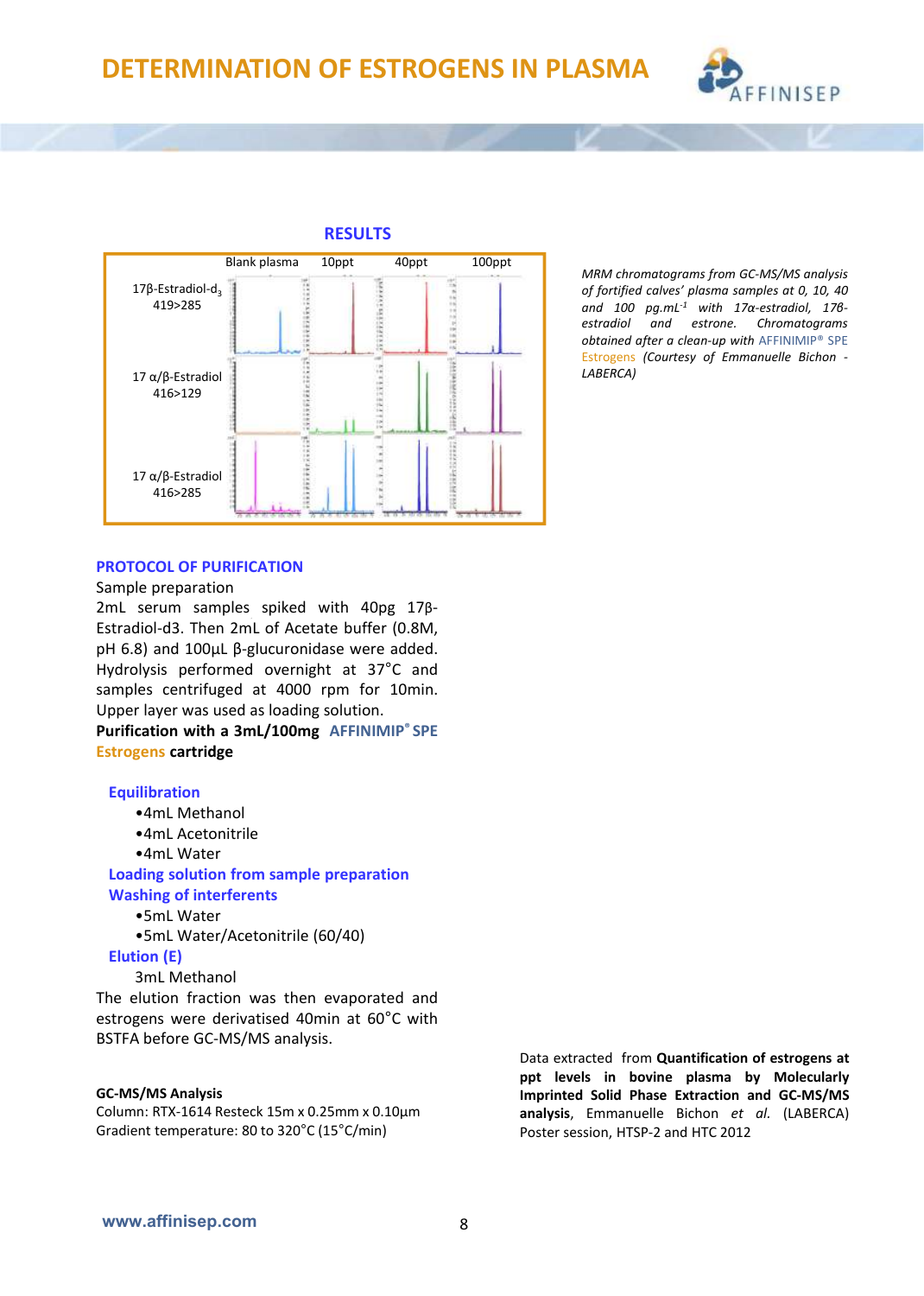**DETERMINATION OF SYNTHETIC AND NATURAL ESTROGENS IN RIVER WATER**

#### **PROTOCOL OF PURIFICATION**

#### Sample preparation

100mL of river water were filtered through 0.45µm cellulose filter to obtain the loading solution.

#### **Purification with a 3mL/100mg AFFINIMIP® SPE Estrogens cartridge**

#### **Equilibration**

- •5mL Acetonitrile
- •5mL Water

**Loading solution from sample preparation Washing of interferents**

- •4mL Water/Acetonitrile (80/20)
- •2mL Water

#### **Drying under vacuum during 5min Washing of interferents**

- •2mL Acetonitrile
- •2mL Methanol/Acetonitrile (5/95)

#### **Elution (E)**

3mL Methanol

The elution fraction was then evaporated and reconstituted in 500µL of UHPLC.

#### 100  $a-E2$  $a-E2255.2 \times 159.0$  $B-E2$  $B-E2255.2 > 159.0$  $108$ EE<sub>2</sub> EE2 279.2 > 133.0  $108$ E<sub>1</sub> E<sub>3</sub>  $E3271.2 \times 253.1$  $E1271.2 > 253.1$ DES DES 268 2 > 239 0  $108$ **DIES** DIES 266.2 > 251.0  $^{0}$  $20 \t 25 \t 30 \t 35 \t 40 \t 45 \t 50$  $0.5$ 1.0  $1.5$

**RESULTS**

**FINISEP** 

*SRM Chromatograms of Estrogens extracted from 100 mL river water spiked at 100 ng L-1 (Courtesy of P. Lucci, University of Barcelona, SPAIN)*

#### **Recovery yield in river water**

| Matrix                             | <b>Recoveries</b><br>% |
|------------------------------------|------------------------|
| Estrone (E1)                       | 89                     |
| 17α-Estradiol (α-E2)               | 101                    |
| 17β-Estradiol (β-E2)               | 93                     |
| Estriol (E3)                       | 82                     |
| $17\alpha$ -Ethynilestradiol (EE2) | 100                    |

#### **Publications**

Data extracted from **Solid-phase extraction using molecularly imprinted polymer for selective extraction of natural and synthetic estrogens from aqueous samples,** Paolo Lucci, Oscar Núñez, M.T. Galceran, *Journal of Chromatography A, 1218(30), 4828-4833, 2011*

#### **LC-MS Analysis**

Column: Ascentis Express Phenyl-Hexyl 150mmx2.1mm, 2.7µm Column Temperature: 35°C Mobile phase: Water/Acetonitrile/Methanol (51/44/5) at 450µL/min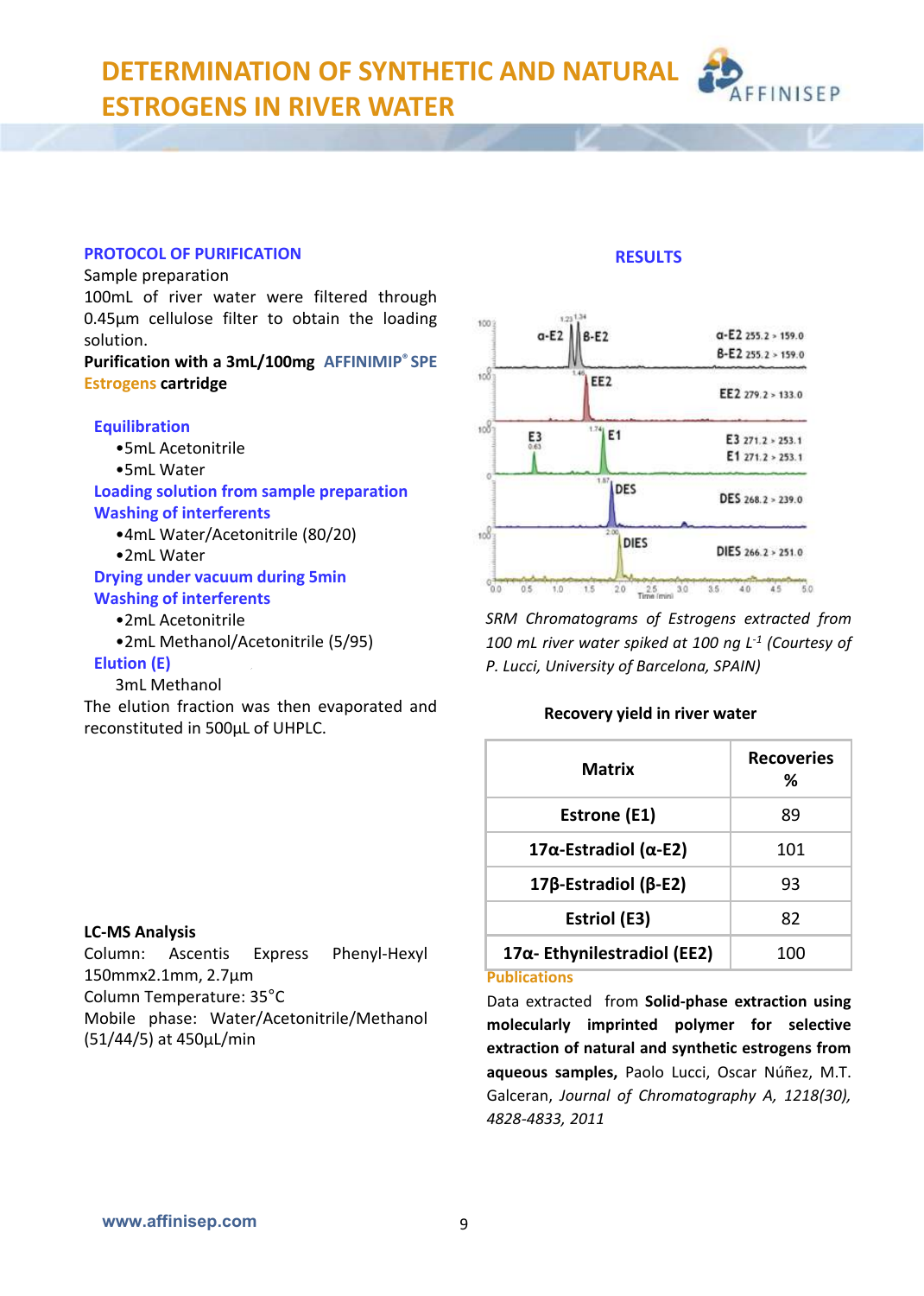**DETERMINATION OF ESTROGENS IN SEA URCHIN BODY FLUID SAMPLE**

**Molecules analyzed : Estradiol, estrone, estriol, 17α-Estradiol (α-E2)**

#### **PROTOCOL OF PURIFICATION**

#### Sample preparation

40 mL of coelomic fluid were spiked with the internal standard estradiol-d2 to the final  $concentration of 10$  ng  $ml<sup>-1</sup>$  and centrifuged to obtain the loading solution.

**Purification with a 3mL/100mg AFFINIMIP® SPE Estrogens cartridge**

#### **Equilibration**

- •3mL Acetonitrile
- •3mL Water

**Loading solution from sample preparation Washing of interferents**

- •3mL water
- •3mL Water/Acetonitrile (60/40)

#### **Elution (E)**

#### 3mL Methanol

The elution fraction was evaporated until dryness under nitrogen before derivatization with 100 μl of dansyl chloride (1mg ml-1 in acetone) and 100 μl of 0,1 M sodium bicarbonate in water, heated at 60°C for 3 minutes. The derivatized extract was reconstituted in 1mL of methanol:water (70:30 v/v).

#### **LC-MS/MS Analysis**

Column: Synergi Hydro RP (150mmx2.0 mm, 4µm) Column Temperature: 30°C Injection volume: 10µL Flow rate: 0.3mL/min Detection : LC-MS/MS ESI+ Mobile phase: gradient

**FINISED** 

| Time (min) | % Methanol | % Water-0.1%<br>acid formic |
|------------|------------|-----------------------------|
| O          | 70         | 30                          |
| 1          | 70         | 30                          |
| 10         | 95         | 5                           |
| 12         | 5          | 95                          |
| 14         | 70         | 30                          |
| 20         | 70         | 30                          |

#### **Publications**

#### Data extracted from

**Unraveling estradiol metabolism and involvement in the reproductive cycle of nonvertebrate animals: the sea urchin model.** S. Mercurio, P. Tremolada, M. Nobile, D. Fernandes, C. Porte, M. Sugni, Steroids, vol. 104, 25-36, 2015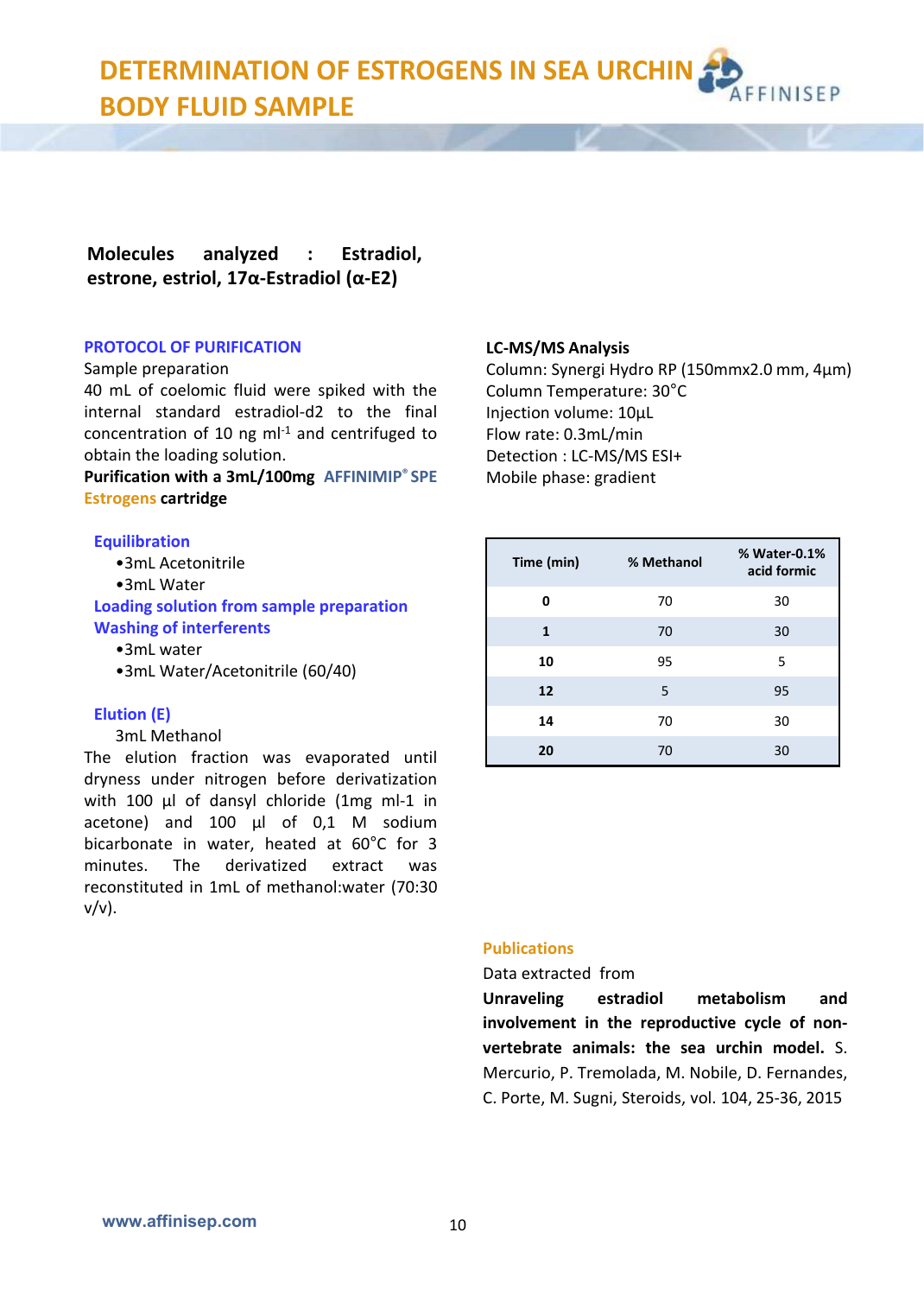

#### **PROTOCOL OF PURIFICATION**

Sample preparation

100mL of tap water spiked with  $17$ ß-E2-d<sub>2</sub> to a final concentration of 75ng/L was the loading solution.

**Purification with a 3mL/100mg AFFINIMIP® SPE Estrogens cartridge**

#### **Equilibration**

- •3mL Acetonitrile
- •3mL Water

**Loading solution from sample preparation Washing of interferents**

#### •3mL water

•3mL Water/Acetonitrile (60/40)

#### **Elution (E)**

3mL Methanol

The elution fraction was then evaporated to dryness under a stream of nitrogen. Residues was treated with 10 μL of a mixture containing BSTFA +1 % TMCS and 8 μL of pyridine (dried with solid KOH). After a vortex stirring, derivatisation was performed for 30 min at 55 °C. The derivatives were cooled to room temperature, 2-μL aliquots of the recovery standard (pyrene-d10) were added to each vial and the samples were subjected to GC-MS analysis.

#### **GC-MS/MS Analysis**

Column: Rtx-5 fused silica capillary columns (30 m, 0.25-mm ID, 0.25-μm film thickness) Gas carrier: Helium at a flow 1.2mL/min Injection temperature: 50 to 300 °C at 100 °C/min, held at 300 °C for 10 min GC-MS transfer line temperature: 280°C Temperature program: 100°C during 2min; 10°C/min to 265°C; 265°C during 2min ; 10°C/min to 300°C; 300°C during 3 min ; 20°C/min to 310°C; 310°C during 3min Injection volume: 5µL Detector: GC-MS/MS EI<sup>+</sup> mode Detection mode: Selected reaction monitoring (SRM)

#### **RESULTS**

Method validation for 17β-E2 and 17α-EE2 by GC-MS/MS

|                          | $17\beta$ -E2    | $17\alpha$ -EE2  |
|--------------------------|------------------|------------------|
| Linearity range, ng/L    | $0.08 -$<br>80.0 | $0.08 -$<br>80.0 |
| Linearity $(R^2)$        | 0.995            | 0.9998           |
| m-LOQ, ng/L              | 0.08             | 0.08             |
| Spiking level ng/L (n=5) | 4                | 4                |
| Recovery %               | 111              | 104              |
| Precision (n=5)          | 6.2              | 6.8              |
| Spiking level ng/L (n=5) | 20               | 20               |
| Recovery %               | 108              | 110              |
| Precision (n=5)          | 9.7              | 15.3             |

#### **Publications**

Data extracted from **Determination of steroidal oestrogens in tap water samples using solid-phase extraction on a molecularly imprinted polymer sorbent and quantification with gas chromatography-mass spectrometry (GC-MS)**, D. Zacs, I. Perkons, V. Bartkevics, *Environ Monit Assess* 188, 433, 2016.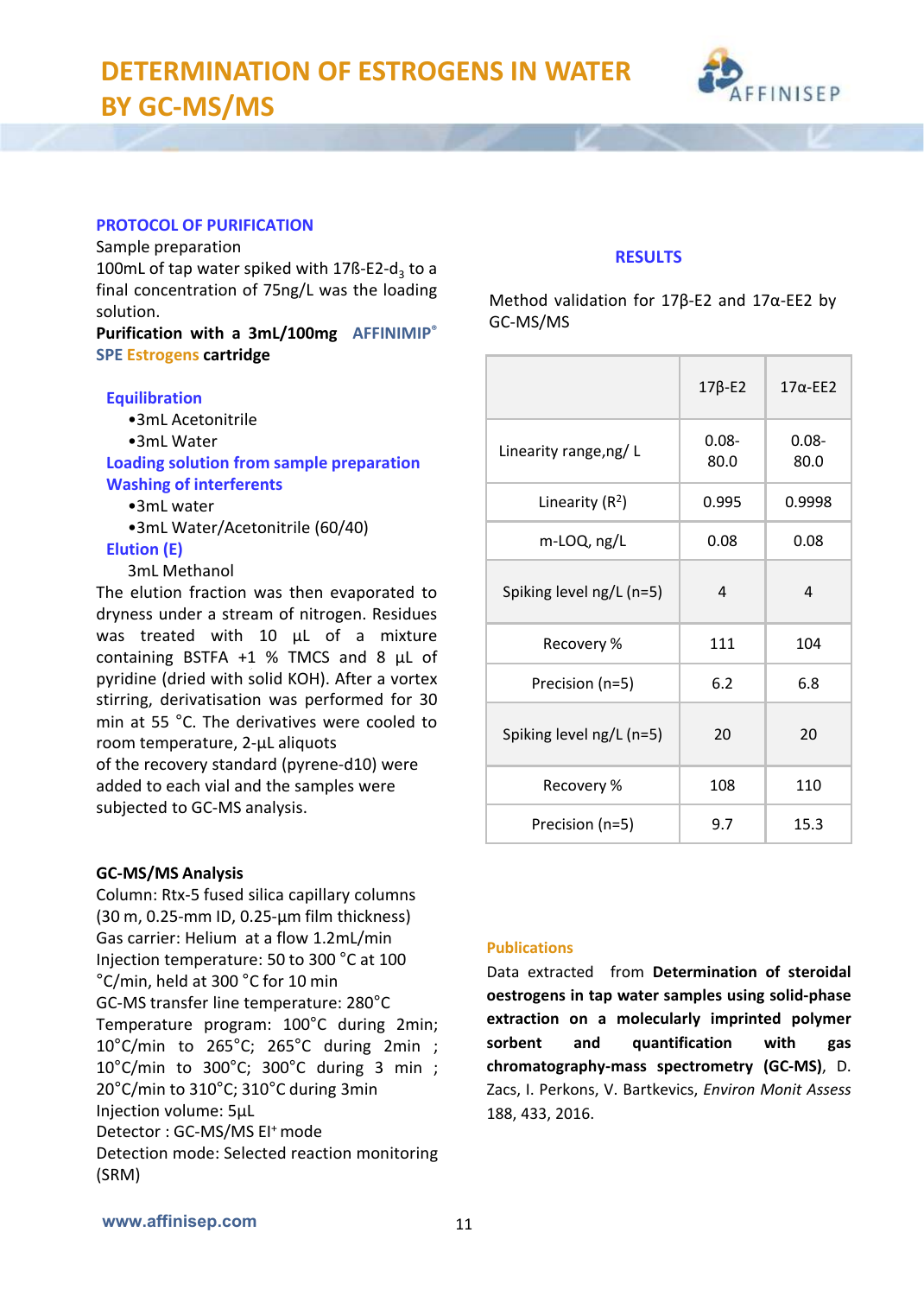

#### **PROTOCOL OF PURIFICATION**

Sample preparation

100mL of tap water spiked with  $17$ ß-E2-d<sub>2</sub> to a final concentration of 75ng/L was the loading solution.

**Purification with a 3mL/100mg AFFINIMIP® SPE Estrogens cartridge**

#### **Equilibration**

- •3mL Acetonitrile
- •3mL Water

**Loading solution from sample preparation Washing of interferents**

#### •3mL water

•3mL Water/Acetonitrile (60/40)

#### **Elution (E)**

3mL Methanol

The elution fraction was then evaporated to dryness under a stream of nitrogen. Residues was treated with 10 μL of a mixture containing BSTFA +1 % TMCS and 8 μL of pyridine (dried with solid KOH). After a vortex stirring, derivatisation was performed for 30 min at 55 °C. The derivatives were cooled to room temperature, 2-μL aliquots of the recovery standard (pyrene-d10) were added to each vial and the samples were subjected to GC-MS analysis.

#### **GC-HRMS Analysis**

Column: Rtx-5 fused silica capillary columns (30 m, 0.25-mm ID, 0.25-μm film thickness) Gas carrier: Helium at a flow 1.2mL/min Injection temperature: 260°C GC-MS transfer line temperature: 280°C Temperature program: 100°C during 2min; 10°C/min to 265°C; 265°C during 2min ; 10°C/min to 300°C; 300°C during 3 min ; 20°C/min to 310°C; 310°C during 3min Injection volume: 1µL Detector: GC-MS/MS EI<sup>+</sup> mode Detection mode: Selected Ion Recording (SIR)

#### **RESULTS**

Method validation for 17β-E2 and 17α-EE2 by GC-MS/MS

|                          | $17\beta$ -E2    | $17\alpha$ -EE2  |
|--------------------------|------------------|------------------|
| Linearity range, ng/L    | $0.08 -$<br>80.0 | $0.08 -$<br>80.0 |
| Linearity $(R^2)$        | 0.9990           | 0.9990           |
| m-LOQ, ng/L              | 0.08             | 0.08             |
| Spiking level ng/L (n=5) | 4                | 4                |
| Recovery %               | 113              | 111              |
| Precision (n=5)          | 4.6              | 5.4              |
| Spiking level ng/L (n=5) | 20               | 20               |
| Recovery %               | 99               | 106              |
| Precision (n=5)          | 4.3              | 14.3             |

#### **Publications**

Data extracted from **Determination of steroidal oestrogens in tap water samples using solid-phase extraction on a molecularly imprinted polymer sorbent and quantification with gas chromatography-mass spectrometry (GC-MS)**, D. Zacs, I. Perkons, V. Bartkevics, *Environ Monit Assess* 188, 433, 2016.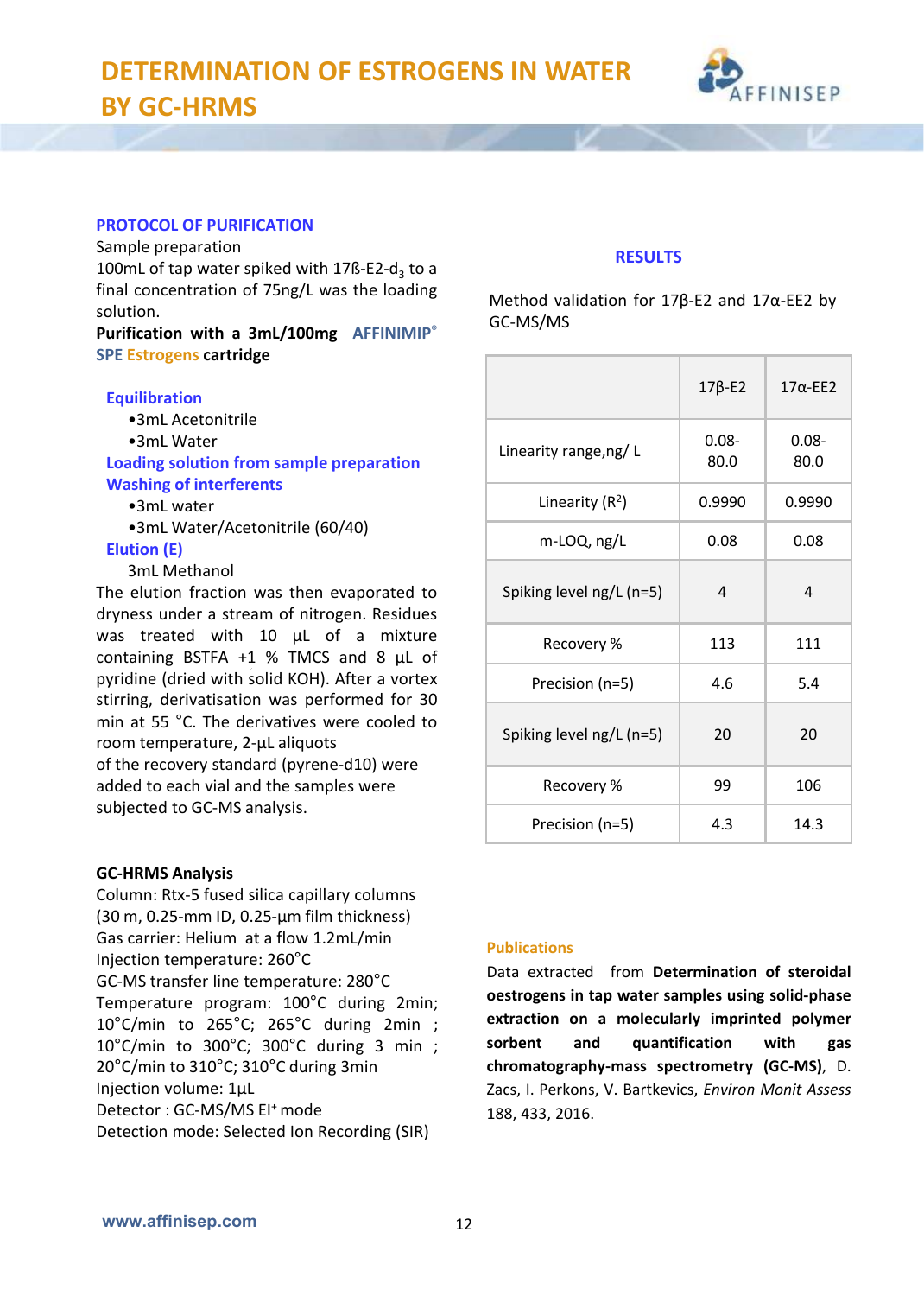**13 ESTROGENIC EDCs FROM BIOLOGICAL FLUIDS** INISEP **BY UHPLC-MS/MS WITH AFFINIMIP®SPE PHENOLI** 

The analysis of 13 analytes: estrone (E1), 17α-estradiol (α-E2), 17β-estradiol (β-E2), estriol (E3), 17αethinylestradiol (EE2), diethylstilbestrol (DES), bisphenol A (BPA), bisphenol S (BPS), 4-n-octylphenol (OP), 4-nnonylphenol (NP), coumestrol (COU), genistein (GEN), and enterolactone (ENT) was performed by using **AFFINIMIP® SPE PHENOLICS** prior UHPLC–MS /MS analysis.

#### **PROTOCOL OF PURIFICATION RESULTS**

#### Sample preparation

100mL of tap water spiked with 17ß-E2-d<sub>2</sub> to a final concentration of 75ng/L was the loading solution. **Purification with a 3mL/100mg AFFINIMIP® SPE Phenolics cartridge**

#### **Equilibration**

- •3mL Methanol Formic acid (98/2)
- •3mL Acetonitrile
- •3mL Water

#### **Loading solution from sample preparation Washing of interferents**

- •4mL water
- •5mL Water/Acetonitrile (80/20)
- **Elution (E)**
	- 10mL Methanol
	- 10mL Methanol Acetic acid (98/2)

Elution solution was evaporated to dryness, reconstituted in 50 μL of dansyl chloride solution and held at 30 °C for 30 min. After further evaporation, a liquid/liquid extraction with 1.5 mL hexane and 1.5 mL H2O was performed. The organic solvent containing dansyl derivatives was collected and evaporated to dryness; the final residue was reconstituted in 50 μL ACN/ H2O (50:50, v/v).

#### **Analysis by UPLC-MS/MS Analysis**

Column: Accucore phenyl-hexyl (100mmx2.1 mm, 2.6µm) Column Temperature: 50°C Injection volume: 5µL Flow rate: 0.5mL/min Detection : LC-MS/MS ESI+ mode Detection mode: Selected reaction monitoring (SRM) Mobile phase: gradient

| <b>Time</b><br>(min) | % Water-0.1%<br>acid acetic | % Acetonitrile-<br>0.1% acid acetic |
|----------------------|-----------------------------|-------------------------------------|
| 0                    | 70                          | 30                                  |
| 1                    | 70                          | 30                                  |
| Δ                    | 40                          | 60                                  |
| 5                    | 40                          | 60                                  |
| 7                    | ŋ                           | 100                                 |
| 8                    |                             | 100                                 |

Validation parameters in ultra-pure water: recoveries, reproducibility, reproducibility and quantification limits

| <b>Analyte</b>  | <b>Recovery</b><br>$(\%)(n=2)$ | $RSD_R$ %<br>$n=10$<br>$1\mu$ g/L | LOQ<br>(ng/g) |
|-----------------|--------------------------------|-----------------------------------|---------------|
| E1              | 107.6                          | 10.8                              | 0.07          |
| $\alpha$ -E2    | 124.2                          | 7.9                               | 0.30          |
| E <sub>3</sub>  | 121.6                          | 60.2                              | 2.7           |
| $\beta$ -E2     | 107.4                          | 7.3                               | 0.20          |
| FF <sub>2</sub> | 106.7                          | 6.6                               | 0.10          |
| OP              | 51.8                           | Nd                                | 0.07          |
| <b>NP</b>       | 45.1                           | Nd                                | 0.15          |
| <b>BPA</b>      | 104.6                          | 9.8                               | 0.04          |
| <b>BPS</b>      | 129.6                          | 36.2                              | 0.07          |
| COU             | 235.7                          | 15.9                              | 0.10          |
| <b>FNT</b>      | 253.1                          | 73.1                              | 0.10          |
| <b>GEN</b>      | 208.4                          | 47.7                              | 0.25          |
| <b>DES</b>      | 109.5                          | 38.7                              | 0.04          |

#### **Publications**

Data extracted from **Development of a molecular recognition based approach for multi-residue extraction of estrogenic endocrine disruptors from biological fluids coupled to liquid chromatographytandem mass spectrometry measurement**, R. Bousoumah, J. P. Antignac, V. Camel, M. Grimaldi, P. Balaguer, F. Courant, E. Bichon, M.-L. Morvan, B. Le Bizec, *Anal Bioanal Chem*, 407: 8713, 2015.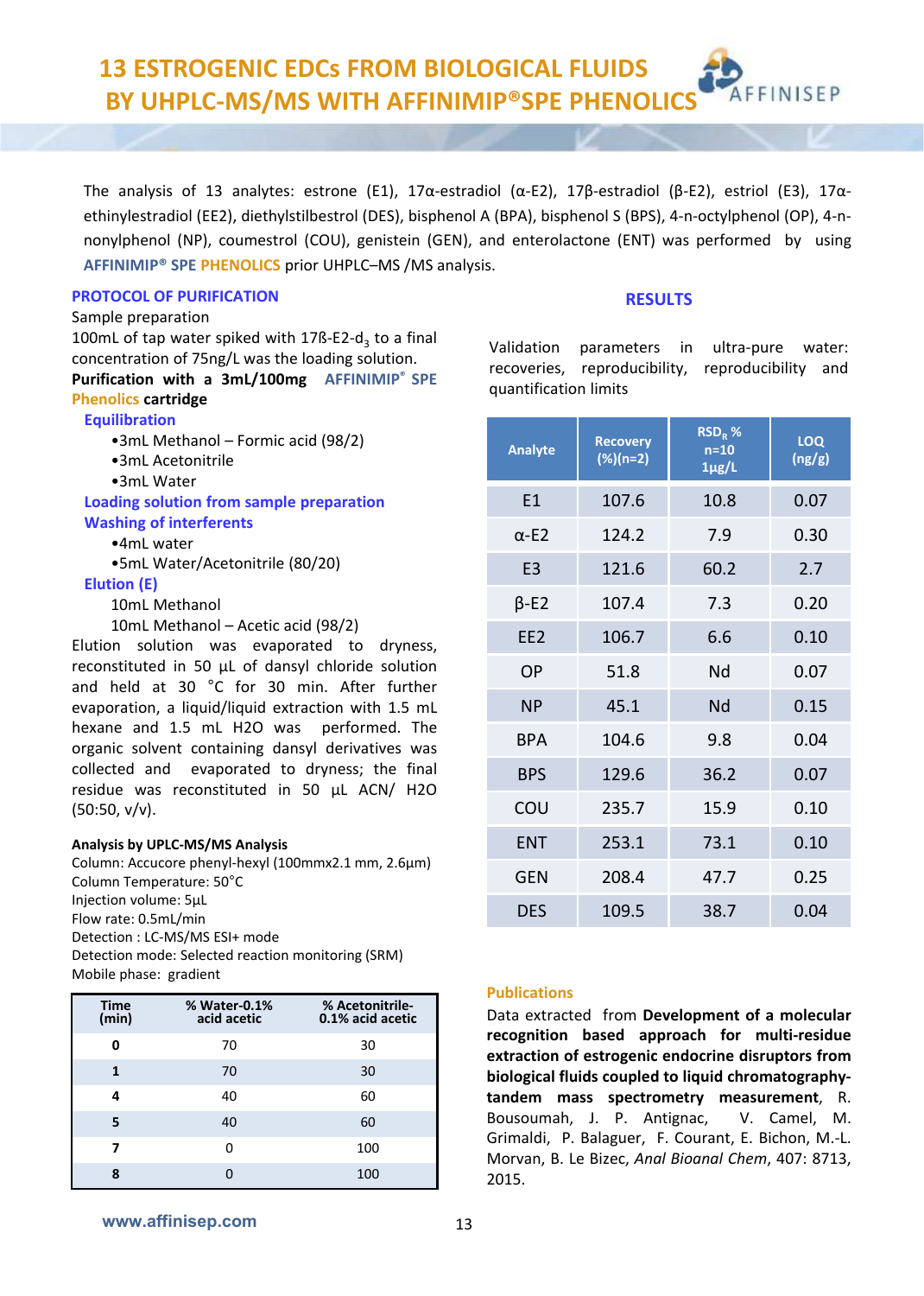

-Determination of steroidal oestrogens in tap water samples using solid-phase extraction on a molecularly imprinted polymer sorbent and quantification with gas chromatography-mass spectrometry (GC-MS), D. Zacs, I. Perkons, V. Bartkevics, Environ Monit Assess 188, 433, 2016. doi:10.1007/s10661-016-5435-8

-Unraveling estradiol metabolism and involvement in the reproductive cycle of non-vertebrate animals: the sea urchin model. S. Mercurio, P. Tremolada, M. Nobile, D. Fernandes, C. Porte, M. Sugni, Steroids, vol. 104, 25-36, 2015.

-On-line molecularly imprinted solid-phase extraction coupled to liquid chromatography-tandem mass spectrometry for the determination of hormones in water and sediment samples, D. Matějíček, J. Vlček, A. Burešová, P. Pelcová, J. Sep. Sci., 36 (9-10), 1509-1515, 2013.

-- The use of molecularly imprinted polymers for the multicomponent determination of endocrine-disrupting compounds in water and sediment, D. Matějíček, A. Grycová, J. Vlček, J. Sep. Sci., 36(6), 1097-1103, 2013.

-Molecularly imprinted polymer applied to the selective isolation of urinary steroid hormones: An efficient tool in the control of natural steroid hormones abuse in cattle, M. Doué, E. Bichon, G. Dervilly-Pinel, V. Pichon, F. Chapuis-Hugon, E. Lesellier, C. West, F. Monteau, B. Le Bizec, J. Chrom A, 1270, 51-56, 2012.

- Solid-phase extraction using molecularly imprinted polymer for selective extraction of natural and synthetic estrogens from aqueous samples, P. Lucci, O. Núñez, M.T. Galceran, J. Chrom. A, 1218,(30), 4828-4833, 2011. Posters et conférences

-Quantification of estrogens at ppt levels in bovine plasma by AFFINIMIP® SPE and GC-MS/MS analysis, S. Rochereau, E. Bichon, F. Courant, F. Monteau, S. Prévost, F. Hanganu, N. Cesbron, G. Dervilly-Pinel, B. Le Bizec. This poster was presented at Euroresidues VIIth conference, Egmond aan Zee, The Nertherlands, 14th-16th May 2012 by the French reference laboratory on residues and contaminants in food (LABERCA - ONIRIS). Original method for analysis of Estrogens and Bisphenol A, Endocrine Disrupting Chemicals using solid phase extraction based on molecularly imprinted polymer, D.Derrien, M. Mulet, B. Chevalier, F. Alix, C.Pérollier, O.Lépine, K.Naraghi\* , Johann Travers, S. Bayoudh, présenté à ISEAC-37 at Antwerp, Belgium, May 22nd, 2012.

- High efficiency of semi-preparative Supercritical Fluid Chromatography with Molecularly Imprinted Polymer as stationary phase (SFC-MIP). Application on urinary steroids purification for IRMS analysis, M. DOUE, E. BICHON, F. MONTEAU, B. LE BIZEC.

Poster presented at the 2nd International Symposium on HTSP , Brugge, Belgium, 31st January - 3rd February 2012 by the French reference laboratory on residues and contaminants in food (LABERCA - ONIRIS).

- How to improve analytical strategies to monitor growth promoting agents misuse in cattle, E. Bichon, S. Rochereau, L. Sérée, S. Prevost, F. Monteau, B. Le Bizec.

This conference was presented at 5th international Symposium on Recent Advances in Food Analysis (RAFA), Prague, Czech Republic, 1-4 November 2011 by the French reference laboratory on residues and contaminants in food (LABERCA - ONIRIS).

- New method for extraction of Estrogens On Molecularly Imprinted Polymer, D. Derrien, C. Pérollier, O. Lépine, S. Bayoudh, K. Naraghi presented at PITTCON2011, Atlanta, Georgia, March 13 - 18, 2011.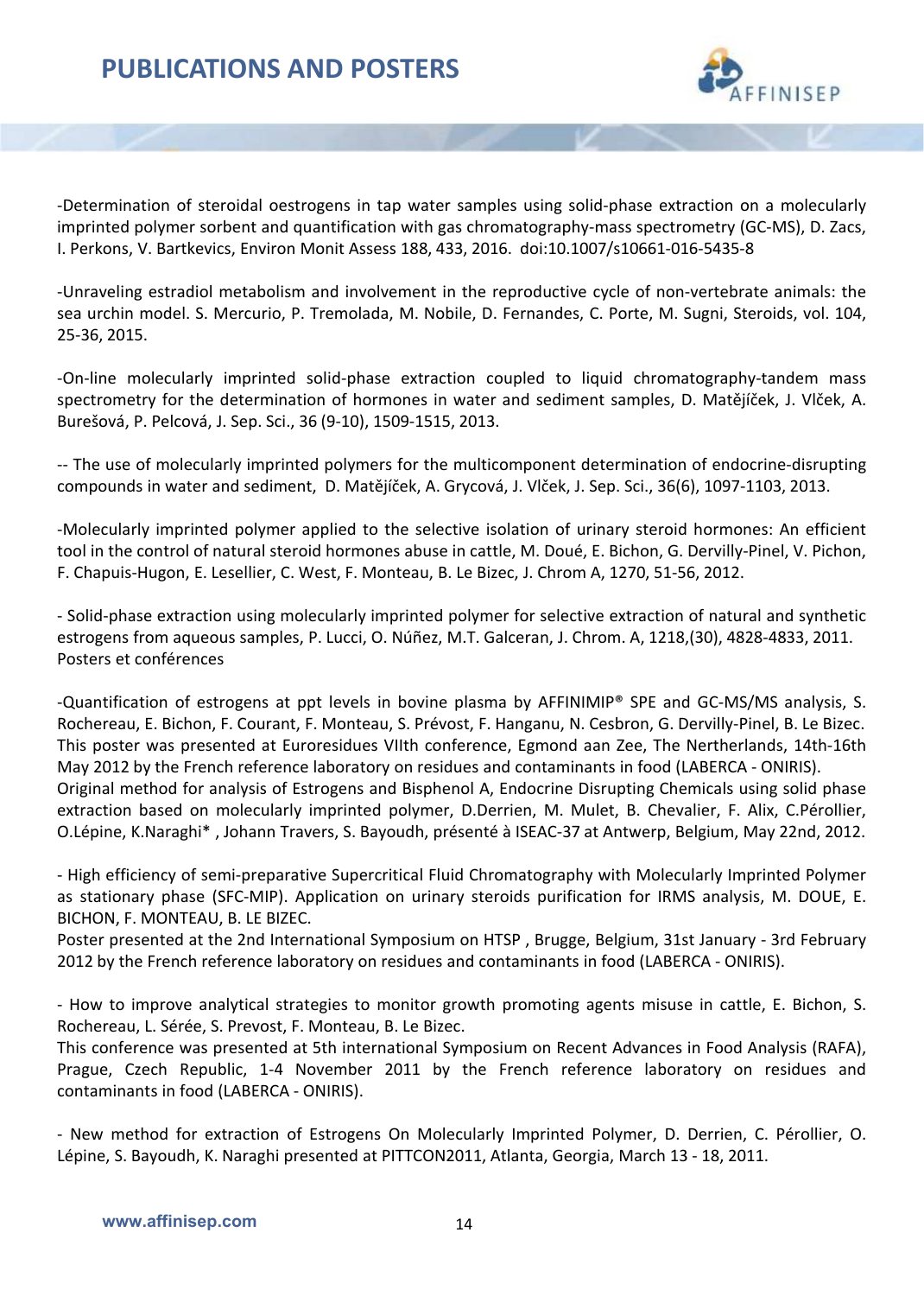

# **AFFINIMIP SPE and Reactive – Product list**

| <b>Products</b>  | <b>Designation</b>               | <b>Definition</b>                       | Reference | Nber of<br>cartridges |
|------------------|----------------------------------|-----------------------------------------|-----------|-----------------------|
|                  |                                  | Selective SPE cartridges for Estrogens, | FS104-02  | 25<br>50<br>25<br>50  |
|                  | <b>AFFINIMIP<sup>®</sup> SPE</b> | 3mL                                     | FS104-03  |                       |
| <b>Estrogens</b> | <b>Estrogens</b>                 | Selective SPE cartridges for Estrogens, | FS104-02A |                       |
|                  |                                  | 1mL                                     | FS104-03A |                       |

# **SPE ACCESSORIES – Product list**

| <b>SPE Accessories</b> | <b>Designation</b>                                     | <b>Definition</b>                                                                | Reference |
|------------------------|--------------------------------------------------------|----------------------------------------------------------------------------------|-----------|
| <b>Manifold</b>        | <b>SPE Vaccum Manifold</b>                             | 12-port model                                                                    | ACC-MAN1  |
| kit                    | SPE Adapter & Reservoir SPE Adapter & Reservoir<br>kit | Kit of 12 reservoirs 60ml and adapters<br>for use with 1,3 & 6 mL cartridges     | ACC-AR1   |
| Mini-Vap               | Mini<br>Evaporator/Concentrator                        | 6 port Mini-Vap<br>Evaporator/Concentrator for use with<br>1 to 250mL containers | ACC-VAP1  |
| <b>Mini PUMP</b>       | Mini vacuum pump                                       | Laboport diaphragm vacuum mini<br>pump, 5.5L/min                                 | ACC-PUMP  |
| Vacuum pump trap       | SPE Vacuum pump trap kit                               | 1L trap kit                                                                      | ACC-TRAP  |